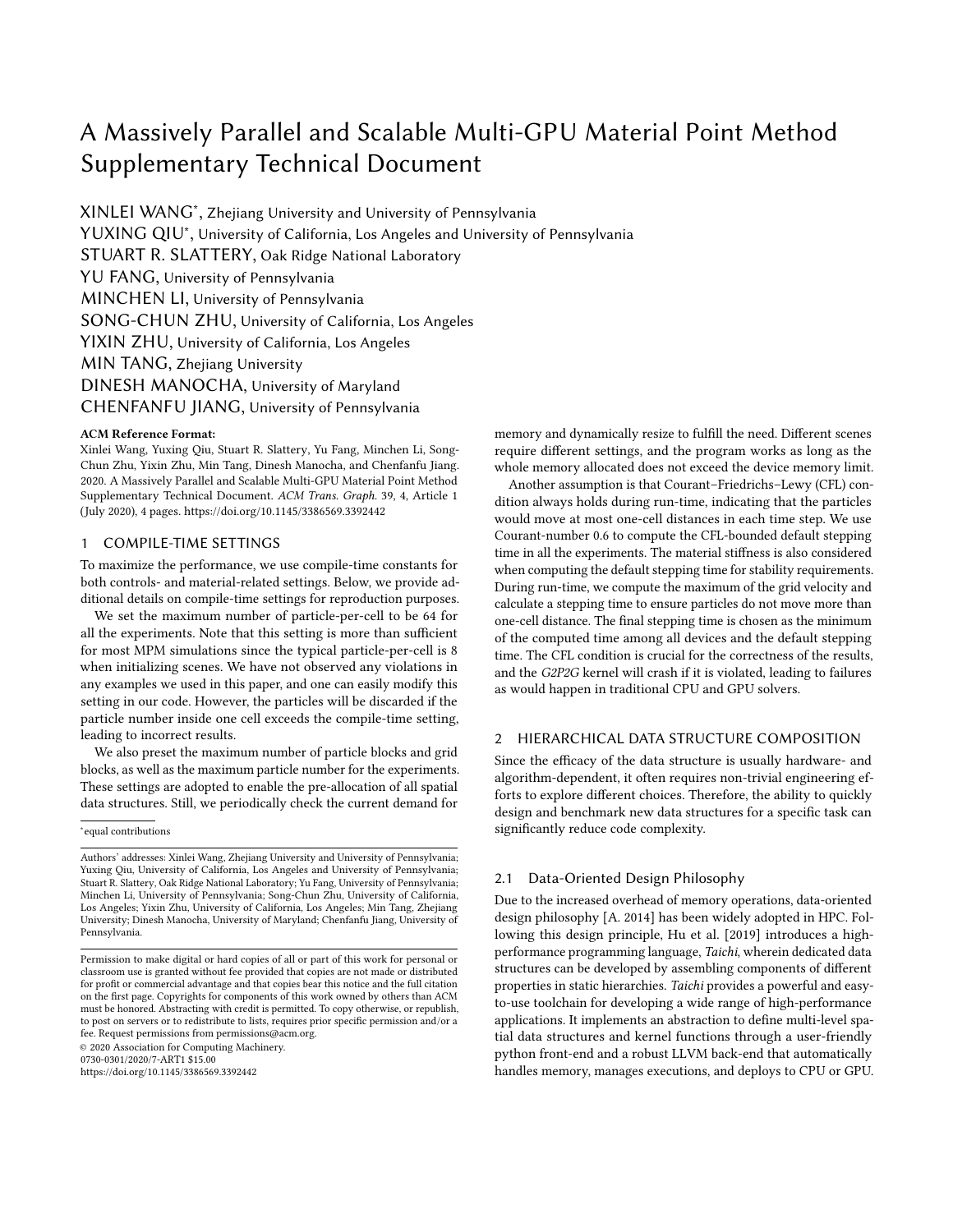Still, there are two major issues in Taichi that prevents us from directly adopting it when developing multi-GPU-tailored MPM algorithms: 1) no access to low-level operations, including CUDA warp intrinsics, and 2) lack of multi-GPU support. Therefore, in our implementation, we refer to the data structure description described in Taichi as the mini-language and build up the infrastructure within our C++ codebase with the following improvements.

C++ Oriented Programming. Unlike developing a new compiler as in the Taichi programming language, we intend to develop a tool that can be directly used in both native C++ and CUDA C++. The latest standard supported by CUDA is C++14; thus it becomes our final choice. Function definitions are decorated with 'constexpr' keyword whenever applicable on both the host- and the device-side.

Structural Composition. The C++ template meta-programming is adopted to implement the infrastructure. Most setups, including hierarchy, layout, the relationship of elements, etc., are known beforehand and can be statically specified as template parameters. Hence, the access interface and the internal composition of the customized data structure are specified.

Memory Management. The representations of memory handles vary across APIs for GPU computing. For CUDA C++, the memory handle of the device memory is simply a pointer on the host; the cost of copying is trivial. Thus, the memory handle can be value-copied to CUDA kernel functions from the host-device. The specific type of memory (e.g., unified virtual memory or device memory) that the variable is allocated with is determined by the allocator given at the run-time. The instance does not own the handle of the allocator so that its lifetime could be managed by programmers explicitly.

In our c++ codebase, we follow the same principle emphasized by the data-oriented design principle: the internal data structure should be highly compositional and shielded under a set of high-level access interfaces. Specifically, Structural Nodes can be associated with child nodes recursively for multi-level hierarchy composition, and the accompanying Decorator specifies the property of the node itself. For high performance, most specifications of the structure are performed at compile-time. We provide these utilities through C++ variadic templates in the following form:

```
domain<Tn, Ns...>; // Tn: Index Type, Ns: Multi−
     dimensional coordinates of type Tn
enum attrib_layout{aos,soa};
enum structural_type{entity, hash, dense, dynamic};
decorator<structural_allocation_policy,
structural_padding_policy, attrib_layout>;
structural<structural_type, domain, decorator,
     structurals...>;
```
### 2.2 C++ Implementation

The entire infrastructure consists of the four major components: Domain, Decorator, Structural Node, and Structural Instance. For more details, please refer to the opensourced code.

2.2.1 Domain. Domain describes the range for the index of a data structure. It maps from multi-dimensional coordinates to a 1D memory span.

```
template<typename Tn, Tn Ns...>
struct domain {
```
template<typename... Indices> static constexpr Tn offset(Indices&&... indices); };

2.2.2 Decorator. Decorator describes the auxiliary and detailed properties regarding the data structure it decorates.

```
enum class structural allocation policy : std::size t {
  full allocation = 0,
  on_demand = 1,
  ...
};
enum class structural_padding_policy : std::size_t {
  connect = 0.
  align = 1,
  ...
};
enum class attrib_layout : std::size_t {
  aos = 0.
  soa = 1.
  ...
};
template <structural_allocation_policy alloc_policy_,
          structural_padding_policy padding_policy_,
          attrib_layout layout_>
struct decorator {
  static constexpr auto alloc_policy = alloc_policy_;
  static constexpr auto padding_policy = padding_policy_
       ;
  static constexpr auto layout = layout_;
};
```
2.2.3 Structural Node. Structural Nodes with particular properties are formed in a hierarchy to compose a multi-level data structure. Currently, we support three types of structural nodes (i.e., hash, dense, and dynamic), same as in [Hu et al.](#page-3-2) [\[2019\]](#page-3-2).

enum class structural\_type : std::size\_t { /// leaf  $sentinel = 0$ . entity = 1, /// trunk hash =  $2$ . dense =  $3,$ dynamic  $= 4$ , ... };

No matter what the internal relationship of elements is within a structure (either contiguous- or node-based), we assume there is at least one contiguous chunk of physical memory to store the data; the size is a multiple of the extent of the Domain and the total size of all the attributes of an element.

```
/ attribute index of a structural node
using attrib_index = placeholder::placeholder_type;
/// traits of structural nodes
template <structural_type NodeType, typename Domain,
    typename Decoration, typename... Structurals>
struct structural_traits {
  using attribs = type_seq<Structurals...>;
  using self =
      structural<NodeType, Domain, Decoration,
         Structurals...
  template <attrib_index I>
  using value_type = ...;
  static constexpr auto attrib_count = sizeof...(
      Structurals);
  static constexpr std::size_t element_size = \ldots;
  static constexpr std::size_t element_storage_size =
       ...;
  /// for allocation
```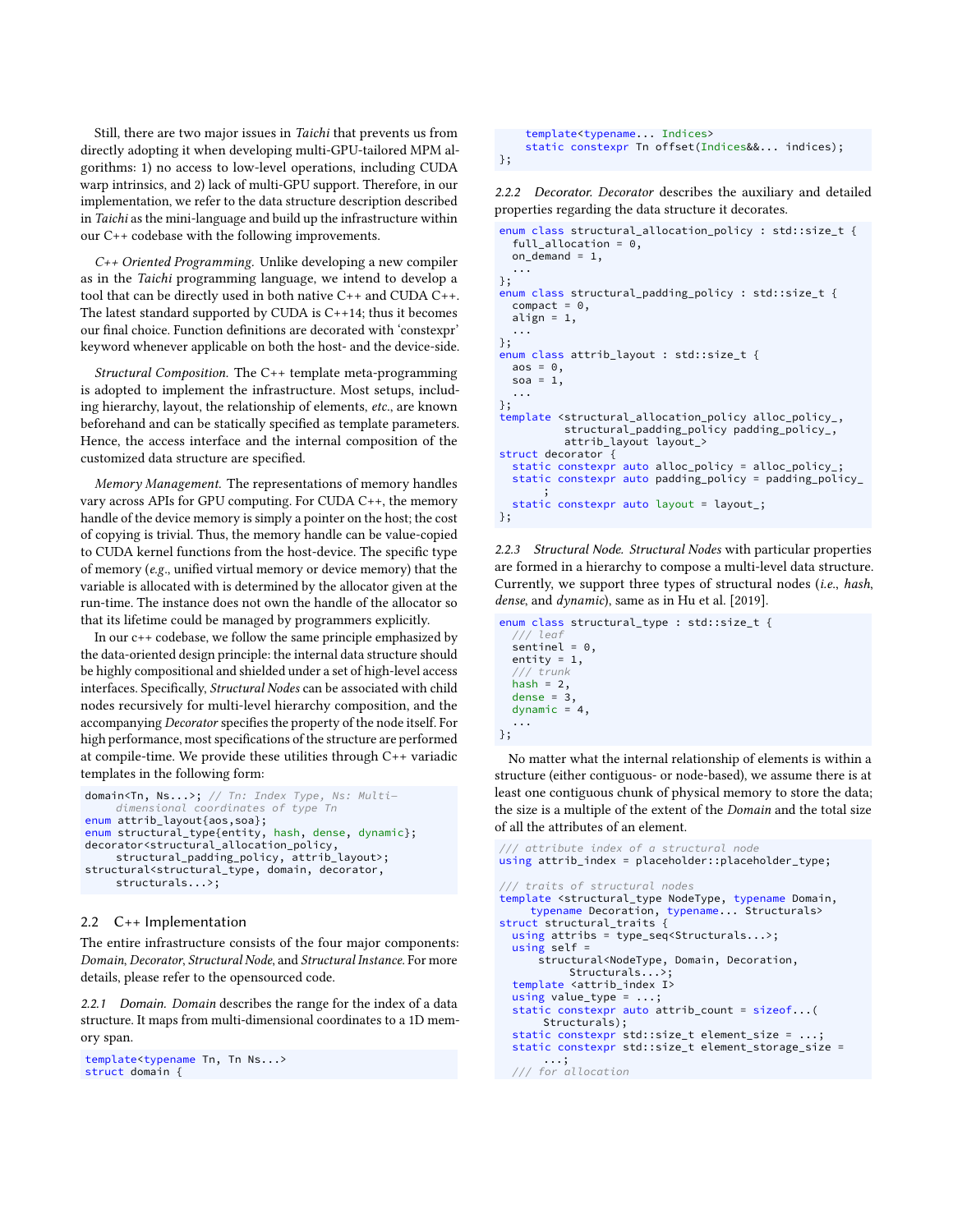```
static constexpr std::size_t size = domain::extent *
      element_storage_size;
  template <attrib_index AttribNo> struct accessor {
    static constexpr uintptr_t element_stride_in_bytes =
           ...;
    static constexpr uintptr_t attrib_base_offset = ...;
    template <typename... Indices>
    static constexpr uintptr_t coord_offset(Indices
        &&... is) {
      return attrib_base_offset + Domain::offset(std::
           forward<Indices>(is)...) *
           element_stride_in_bytes;
    }
    template <typename Index>
    static constexpr uintptr_t linear_offset(Index &&i)
         {
      return attrib_base_offset + std::forward<Index>(i)
            * element_stride_in_bytes;
   }
  };
  // manage memory
  template <typename Allocator> void allocate_handle(
      Allocator allocator) {
    if (self::size != 0)
       _handle.ptr = allocator.allocate(self::size);
    else
      _handle.ptr = nullptr;
  }
template <typename Allocator> void deallocate(
      Allocator allocator) {
    allocator.deallocate(_handle.ptr, self::size);
    _handle.ptr = nullptr;
  }
  // access value
  template <attrib_index ChAttribNo, typename Type =
      value_type<ChAttribNo>, typename... Indices>
  constexpr auto &val(std::integral_constant<
      attrib_index, ChAttribNo>, Indices &&... indices)
        {
    return *reinterpret_cast<Type *>(_handle.ptrval +
         accessor<ChAttribNo>::coord_offset(std::forward
         <Indices>(indices)...));
  }
template <attrib_index ChAttribNo, typename Type =
      value_type<ChAttribNo>, typename Index>
  constexpr auto &val_1d(std::integral_constant<
      attrib_index, ChAttribNo>,
                         Index &&index) {
    return *reinterpret_cast<Type *>(
        _handle.ptrval +
        accessor<ChAttribNo>::linear_offset(std::forward
             <Index>(index)));
  }
   /// data member
  MemResource _handle;
};
    specializations of different types of structural
    nodes
template <typename Domain, typename Decoration, typename
     ... Structurals>
struct structural<structural_type::hash, Domain,
    Decoration, Structurals...> : structural_traits<
     structural_type::hash, Domain, Decoration,
    Structurals...> {...};
...
```
We define two types of Structural Nodes, the root node and the leaf node, to form the hierarchy.

/// special structural node template <typename Structural> struct root\_instance; template <typename T> struct structural\_entity;

2.2.4 Structural Instance. A variable defined by a Structural Node is an Structural Instance spawned given an allocator at the run-time. The instance is customizable (e.g., accessing the parent node requires additional data) as it is assembled from data components.

```
enum class structural_component_index : std::size_t {
  default handle = 0,parent\_scope\_handle = 1,
  ...
};
template <typename ParentInstance, attrib_index,
    structural component index>
struct structural_instance_component;
/// specializations for each data component
template <typename ParentInstance, attrib_index>
struct structural_instance_component<ParentInstance,
     attrib_index, structural_component_index::
parent_scope_handle> {...};
...
```
Besides the data components, the Structural Instance also inherits from the Structural Node that specifies the properties of itself.

/// traits of structural instance, inherit from structural node template <typename parent\_instance, attrib\_index AttribNo> struct structural\_instance\_traits : parent\_instance::attribs::template type<(std:: size\_t)AttribNo> { using self = typename parent\_instance::attribs::type<( std::size\_t)AttribNo>; using parent\_indexer = typename parent\_instance:: domain::index; using self\_indexer = typename self::domain::index; }; /// structural instance, inherit from all data components and its traits (which is derived from structural node) template <typename ParentInstance, attrib\_index AttribNo , typename Components> struct structural\_instance; template <typename ParentInstance, attrib\_index AttribNo , std::size\_t... Cs> struct structural\_instance<ParentInstance, AttribNo, std::integer\_sequence<std:: size\_t, Cs...>> : structural\_instance\_traits<ParentInstance, AttribNo>, structural\_instance\_component<ParentInstance, AttribNo, static\_cast< structural\_component\_index>(Cs)>... { using traits = structural\_instance\_traits< ParentInstance, AttribNo>; using component\_seq = std::integer\_sequence<std:: size\_t, Cs...>; using self\_instance = structural\_instance<ParentInstance, AttribNo, component\_seq>; template <attrib\_index ChAttribNo> using accessor = typename traits::template accessor< ChAttribNo>; // hierarchy traverse template <attrib\_index ChAttribNo, typename... Indices > constexpr auto chfull(std::integral\_constant< attrib\_index, ChAttribNo>, Indices &&... indices) const { ... } template <attrib\_index ChAttribNo, typename... Indices

>